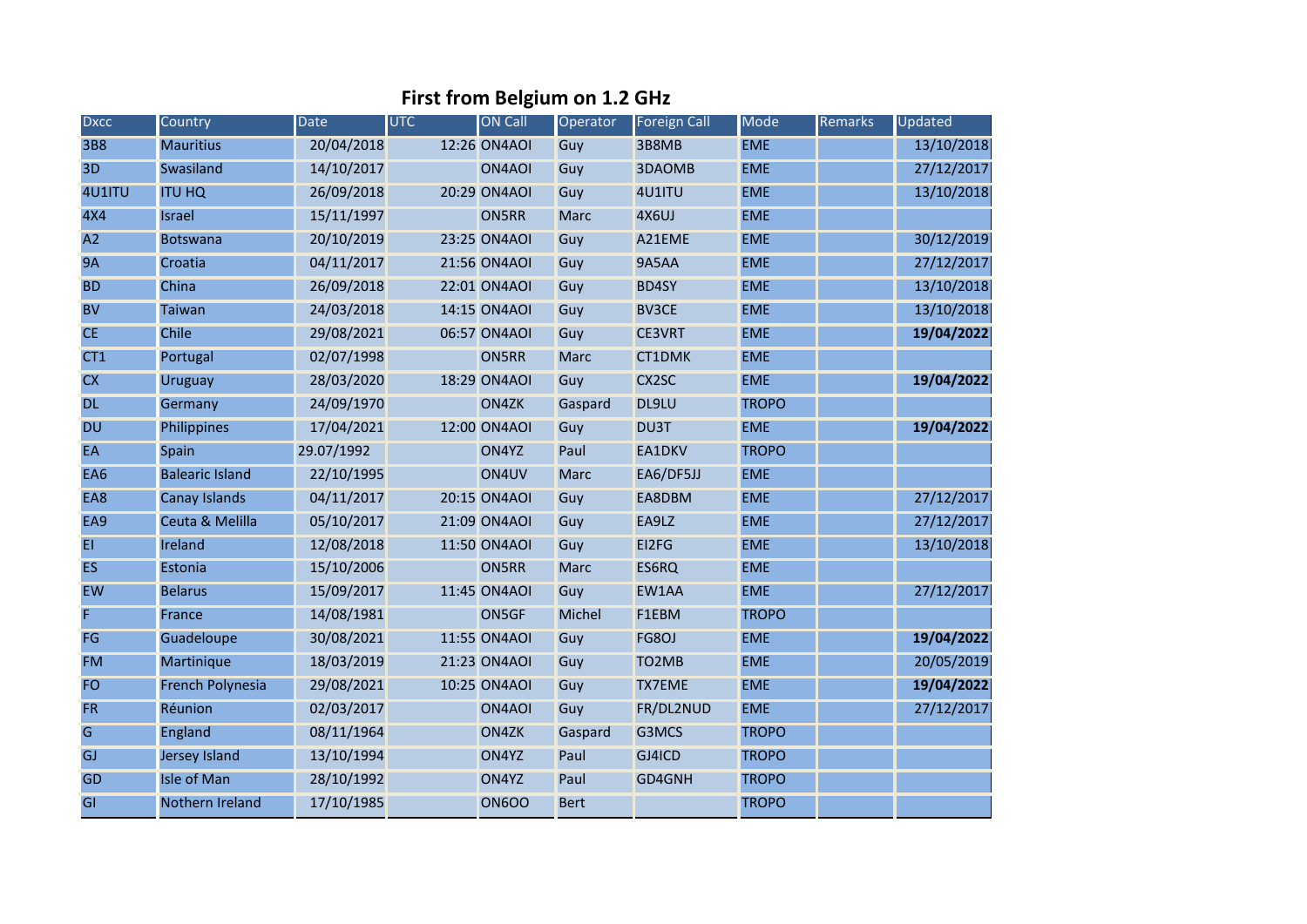| <b>GM</b>        | Scotland               | 19/08/1984 | <b>ON600</b> | <b>Bert</b>   |                     | <b>TROPO</b> |            |
|------------------|------------------------|------------|--------------|---------------|---------------------|--------------|------------|
| <b>GW</b>        | <b>Wales</b>           | 04/07/1976 | ON5UN/P      |               | GW3ZUL/P            | <b>TROPO</b> |            |
| GU               | <b>Guernsey Island</b> | 25/09/1985 | ON5GF        | Michel        | <b>GU3KFT</b>       | <b>TROPO</b> |            |
| HA/HG            | <b>Hungary</b>         | 27/02/1999 | <b>ON5RR</b> | <b>Marc</b>   | <b>HA5SHF</b>       | <b>EME</b>   |            |
| <b>HB</b>        | Switzerland            | 10/09/1977 | ON5GF        | <b>Michel</b> | HB9AMH/P            | <b>TROPO</b> |            |
| H <sub>B</sub> O | Lichtenstein           | 02/12/2018 | 04:40 ON4AOI | Guy           | HBO/HB9DBM          | <b>EME</b>   | 11/01/2019 |
| <b>HS</b>        | <b>Thailand</b>        | 19/12/2021 | 16:17 ON4AOI | Guy           | <b>HSOZOP</b>       | <b>EME</b>   | 19/04/2022 |
|                  | <b>Italy</b>           | 15/11/1997 | <b>ON5RR</b> | <b>Marc</b>   | <b>I6QGA</b>        | <b>EME</b>   |            |
| <b>JA</b>        | Japan                  | 27/08/1997 | <b>ON5RR</b> | <b>Marc</b>   | JA4BLC              | <b>EME</b>   |            |
| K                | U.S.A                  | 29/09/1991 | ON4UV        | Marcel        | K2UYH               | <b>EME</b>   |            |
| KH <sub>6</sub>  | <b>Hawaii</b>          | 14/03/2022 | 02:49 ON4AOI | Guy           | N1V                 | <b>EME</b>   | 19/04/2022 |
| LA               | Norway                 | 23/01/1983 | ON5GF        | <b>Michel</b> | LA8AE               | <b>TROPO</b> |            |
| LU               | Argentina              | 09/03/2017 | 01:01 ON4AOI | Guy           | LU1CGB              | <b>EME</b>   | 27/12/2017 |
| <b>LX</b>        | Luxembourg             | 21/05/1971 | ON4ZK        | Gaspard       | PAOMJK/LX/P         | <b>TROPO</b> |            |
| LY               | Lithuania              | 06/04/2019 | 12:10 ON4AOI | Guy           | LY/DL4DTU           | <b>EME</b>   | 20/05/2019 |
| LZ               | <b>Bulgaria</b>        | 27/11/2016 | 22:37 ON4AOI | Guy           | LZ1DX               | <b>EME</b>   |            |
| <b>NL</b>        | Alaska                 | 28/11/1999 | <b>ON5RR</b> | <b>Marc</b>   | NL7F                | <b>EME</b>   |            |
| <b>OE</b>        | Austria                | 03/10/1980 | ON5GF        | <b>Michel</b> | OE9PMJ/P            | <b>TROPO</b> |            |
| OH               | Finland                | 15/03/1997 | <b>ON5RR</b> | <b>Marc</b>   | OH <sub>2</sub> AXH | <b>EME</b>   |            |
| OK               | <b>Czech Republic</b>  | 15/10/1977 | ON5GF        | <b>Michel</b> | <b>OK1KIR</b>       | <b>TROPO</b> |            |
| <b>OM</b>        | Slovakia               | 27/03/2021 | 18:19 ON4AOI | Guy           | OM4XA               | <b>EME</b>   | 19/04/2022 |
| <b>OZ</b>        | <b>Denmark</b>         | 01/07/1977 | ON5UN/P      |               |                     | <b>TROPO</b> |            |
| PA               | The Nederlands         | 01/01/1963 | ON4ZK        | Gaspard       | <b>PAOVLP</b>       | <b>TROPO</b> |            |
| PY               | <b>Brazil</b>          | 21/06/1998 | <b>ON5RR</b> | <b>Marc</b>   | PY5ZBU              | <b>EME</b>   |            |
| <b>RW</b>        | <b>Russia</b>          | 15/10/2006 | <b>ON5RR</b> | <b>Marc</b>   | RW1AW               | <b>EME</b>   |            |
| <b>S59</b>       | Slovenia               | 18/10/1997 | <b>ON5RR</b> | <b>Marc</b>   | S59DCD              | <b>EME</b>   |            |
| <b>SM</b>        | Sweden                 | 30/07/1981 | ON5GF        | Michel        | SM6HYG              | <b>TROPO</b> |            |
| <b>SP</b>        | Poland                 | 20/09/1988 | <b>ON7YK</b> | Andre         | SP6MLK/P            | <b>TROPO</b> |            |
| <b>SV</b>        | Greece                 | 10/05/2008 | ON5RR        | <b>Marc</b>   | SV1BTR              | <b>EME</b>   |            |
| SV <sub>5</sub>  | Dodecanese             | 03/10/2021 | 01:51 ON4AOI | Guy           | SV5/HB9COG          | <b>EME</b>   | 19/04/2022 |
| SV9              | <b>Crete Island</b>    | 10/05/2019 | 12:18 ON4AOI | Guy           | SV9/HB9CRQ          | <b>EME</b>   | 20/05/2019 |
| <b>TG</b>        | Guatemala              | 25/02/2018 | 23:19 ON4AOI | Guy           | <b>TD9CHR</b>       | <b>EME</b>   | 13/10/2018 |